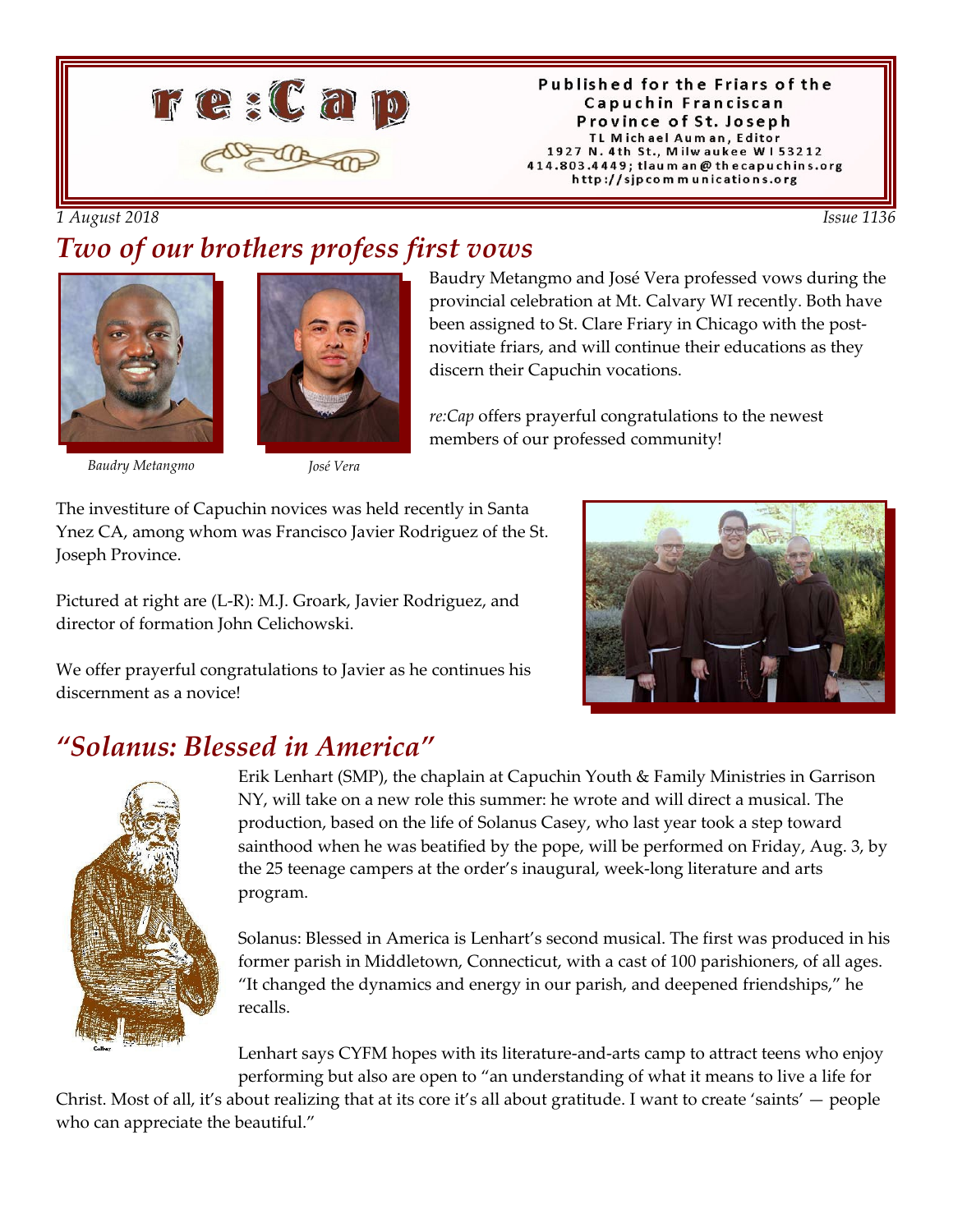

Neil Davison, a former candidate for the order, recently gave a Capuchin "mantle) to Tom Schmied for the Solanus Center. The mantle has Indian beads that were braided in Montana.

At left, Neil poses with Tom wearing the mantle.

In other news, our brother Oliver Bambenek played the role of Solanus Casey in the annual firemen's parade in Mt. Calvary WI.



# *Raymond Hunthausen dies at 96*

Raymond Hunthausen (retired Seattle archbishop), a disarming spirit who rejected war and embraced the pastoral reforms of the Second Vatican Council, died July 22 at the age of 96. He was surrounded by family at his home in Helena, Montana.

In the early 1980s, with the Cold War at a high point, Hunthausen denounced the Trident nuclear submarine fleet harbored in his archdiocese, famously calling it "the Auschwitz of Puget Sound." His opposition inspired Catholics worldwide, but gained him powerful opponents in Washington.

His military opposition was based in Christian pacifism and had a distinctive moral lens: "Our security as people of faith lies not in demonic weapons, which threaten all life on Earth," he declared in a June 1981 speech at Pacific Lutheran University in Tacoma, Wash. "Our security is in a loving, caring God. We must dismantle our weapons of terror and place our reliance on God."



*Raymond Hunthausen*

## *Curran says Romero's canonization is justice served*



*Charles Curran*

Charles E. Curran is a former Catholic priest and moral theologian. He currently serves at Southern Methodist University in Dallas, Texas, as the Elizabeth Scurlock University Professor of Human Values. He recently commented on the impending canonization of Oscar Romero, who was murdered while celebrating Eucharist in El Salvador in 1980.

"Oscar Romero was truly a martyr. In the past, martyrdom was often seen in terms of dying for the faith in a very restricted manner. But today we recognize that Christian faith must act and influence

all that we do. The international synod of bishops in 1971 maintained, 'Action on behalf of justice and participation in the transformation of the world fully appear to us as a constitutive dimension of the preaching of the Gospel, or, in other words, of the church's mission for the redemption of the human race and its liberation from every oppressive situation.'"

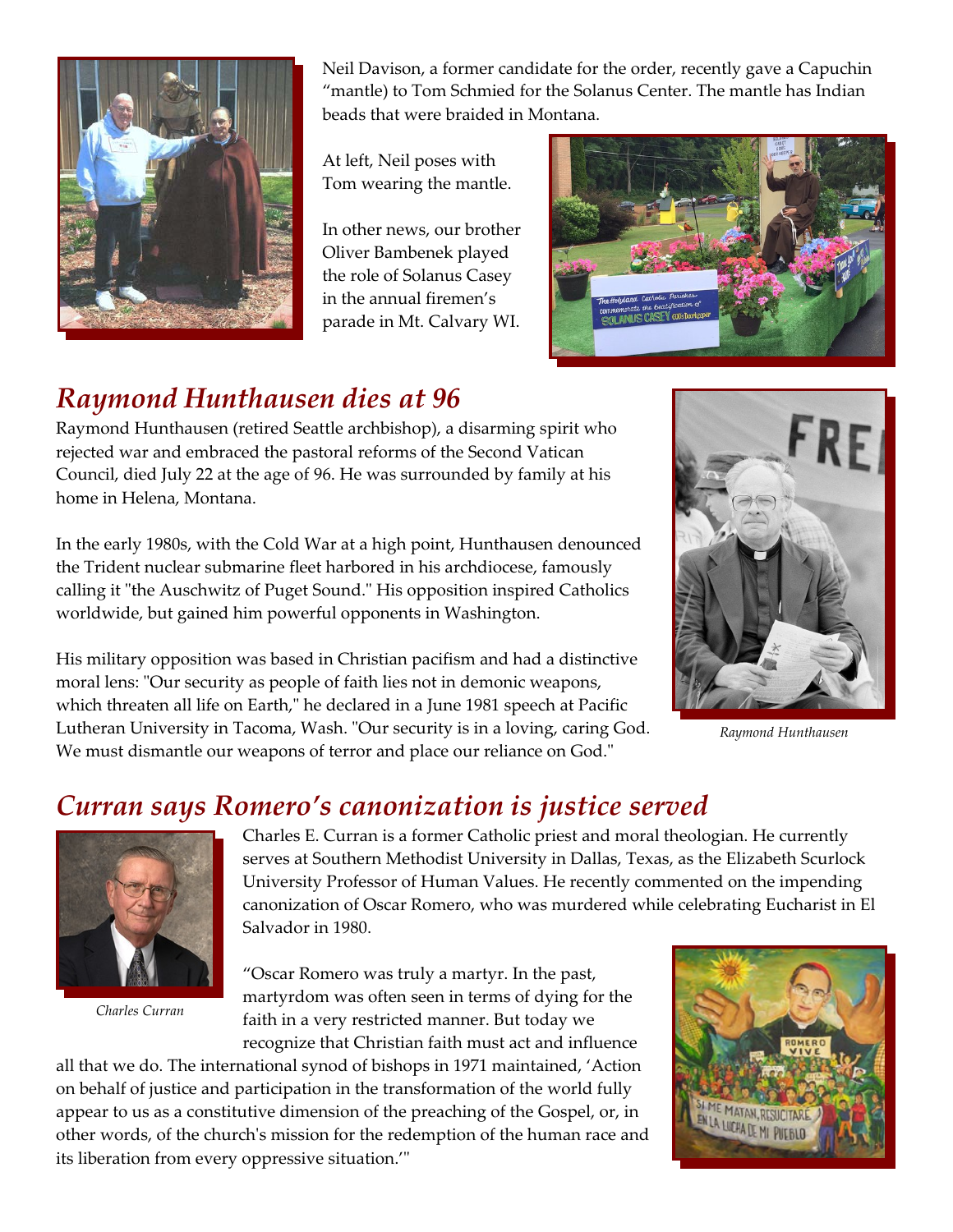# *Former Cap Corps Volunteer is St. Anthony Retreat Director*

A recent edition of re:Cap included photos from the Centennial Celebration on June 10 th at St. Anthony Spirituality Center in Marathon, WI. One of those photos featured four past directors of St. Anthony's – along with the current director, Lori Randall. If Lori looked familiar to some of you, it's because she's a former Cap Corps volunteer who spent her year of service (1998 -1999) at St. Anthony's. Lori, like so many Cap Corps volunteers, was profoundly changed by her year of service, learning lessons about simplicity, community, and love that have settled into her heart and continue spilling joyfully into every corner of her life. She is delighted to bring the joy of her Cap Corps experience back home to St. Anthony's exactly twenty years after it all began.

## *We Saw You at Our Summer Celebration in Mt. Calvary*



# *Capuchin Bishop Addresses Misconduct by Prelates*

Sean O'Malley (Boston archbishop) said "a major gap still exists" when it comes to the Catholic Church's policies on sexual abuse and conduct as it pertains, not just to priests, but in cases of accusations against cardinals and bishops.



*Sean O'Malley with Pope Francis*

It was a clear reference to recent sex abuse allegations made against Cardinal Theodore McCarrick, the retired archbishop of Washington.

While the church in the United States has clear procedures when it comes to investigating such accusations against priests, "we must have clearer procedures for cases involving bishops," O'Malley wrote in a statement issued late July 24. The church needs a strong and comprehensive policy "to address bishops' violations of the vows of celibacy in the cases of criminal abuse of minors and in the cases involving adults," the statement said.